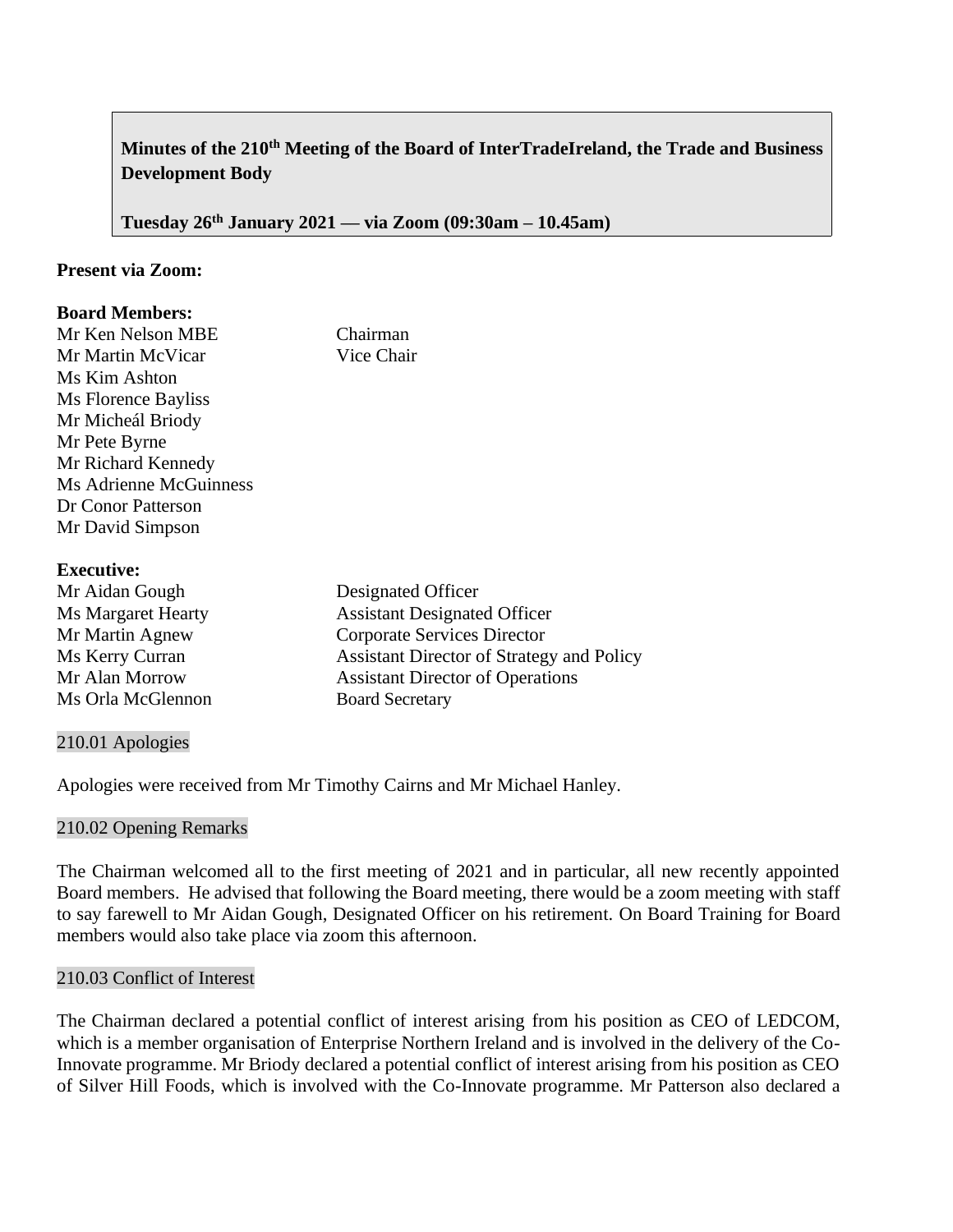potential conflict of interest arising from his position as CEO of Newry & Mourne Co-operative & Enterprise Agency which is involved in the delivery of the Co-Innovate programme.

No other conflicts were declared.

# 210.04 30th November 2020 Board Minutes

The minutes of the 30<sup>th</sup> November 2020 Board meeting were agreed as a true record of the meeting and were approved by the Board, which would be signed and authorised by the Chairman at a later date.

# 210.05 Matters Arising

Mr Gough advised that the Executive had reviewed the budget variance limits/tolerance levels, which would be presented as a separate agenda item during the meeting.

# 210.06 Chairman's Business

Introductions by Board members and the Executive were made. The Chairman reported that he had briefing meetings with all new Board members, at which he explained the Board roles and had provided other relevant information. He advised that he would formally write to out-going Board members, on behalf of the Board, to thank them for their support and acknowledge the significant contributions made during their terms of office.

The Board discussed the Board Sub Committee membership and it was agreed that Mr Briody would continue to Chair the Audit and Risk Assurance Committee and Mr Byrne would join this committee. Ms Bayliss would Chair the Trade Sub Committee, Ms McGuinness would Chair the Innovation Sub Committee, Mr Patterson would Chair the Communications Sub Committee, Mr McVicar would Chair the Funding for Growth Committee and Mr Nelson would Chair the Management Development Sub Committee. Additional membership to the various Sub Committees would be confirmed in the coming weeks.

The Chairman reported on the very successful Seedcorn Awards Ceremony, which was an on-line event at which he had chaired the final judging panel. He asked that his thanks be passed to all staff involved in the event.

He also advised that he had been invited to speak at a Joint IBEC/CBI event on 23<sup>rd</sup> February 2021.

The Chairman advised that he had a positive meeting with the new UK Ambassador to Ireland and hoped to have the opportunity to invite him to meet with Board in 2021.

### 210.07 Designated Officer's Report

Mr Gough reported that the NSMC had ratified appointments of new Northern Board members and we now have a full complement of Board members. The NSMC also approved the Body's 2021 Business Plan and 2020-2022 Corporate Plan. He advised that in terms of funding, we now have the resources to meet our planned expenditure in 2021. Mr Gough informed the Board that Sponsoring Departments and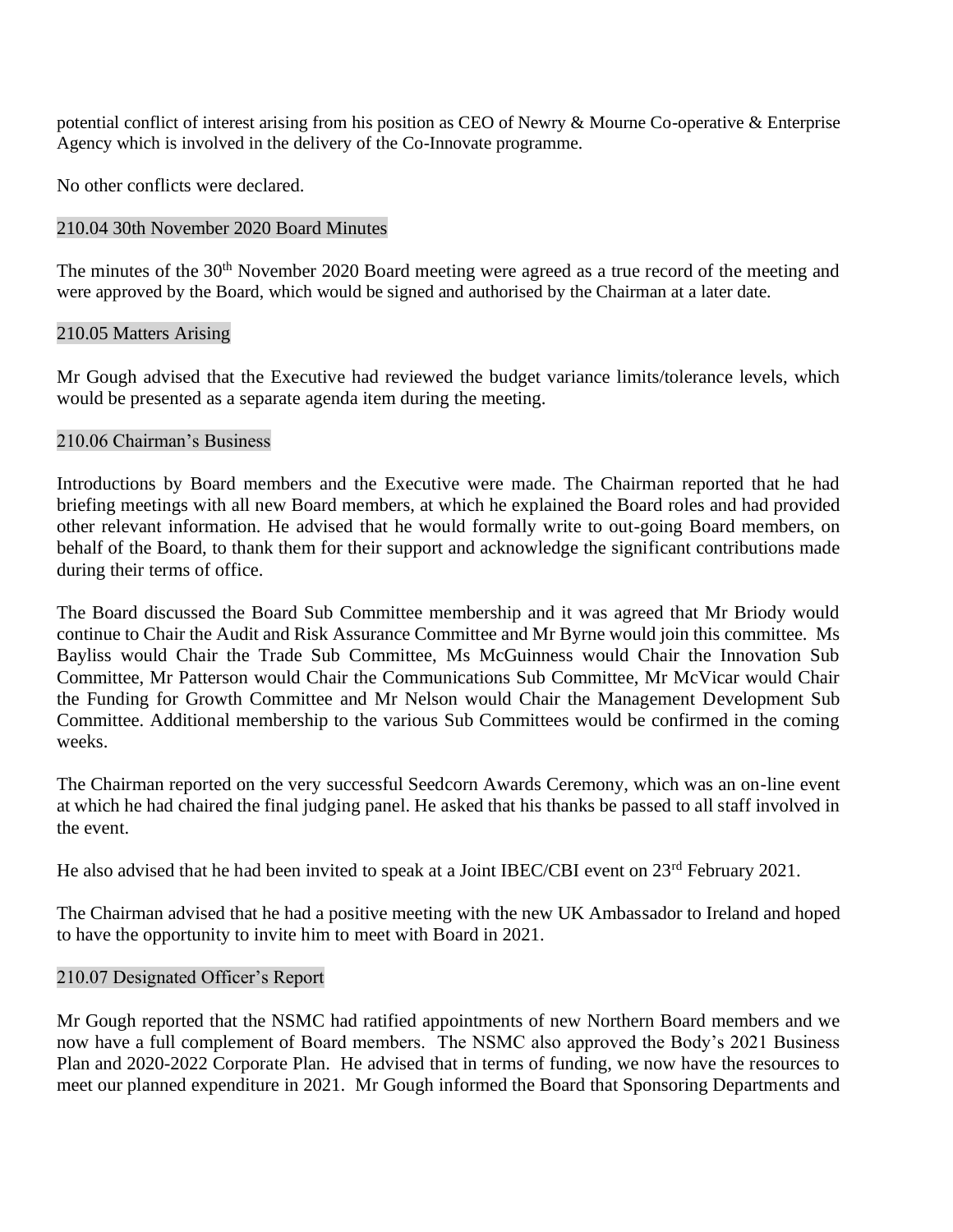Ministers have agreed that the headcount cap will be reviewed at the next NSMC meeting, as it could be a constraint on our capacity to develop our supports and spend as planned.

He cited the immediate challenges for the Body are responding to the challenges of Covid 19 and Brexit. Demand for our supports including the EBS and E-merge programmes along with the Brexit Advisory Service continue to grow and feedback to date has been very positive.

The Chairman recognised the key roles and range of work undertaken by the Body. He highlighted the importance of InterTradeIreland's role as facilitators and brokers on all aspects of cross border trade. The need for enabling companies to sell on-line was stressed. Ms Hearty advised of the potential to develop the very successful E-merge covid support as a mainstream support in the near future.

Mr Gough informed the Board that Co-Innovate programme Director, Mr Ryan will be leaving to take up a new job.

The Board discussed the merits of a Dublin presence to increase outreach and profile in the South.

The Chairman, on behalf of the Board expressed his appreciation for Mr Gough's services to the Body for the past 20 years and wished him well in his retirement. Mr Gough thanked the Board and staff for all their support over the years.

The Board noted the Designated Officer's report and the Chairman thanked Mr Gough for his update.

### 210.08 Board Sub Committee Reports

### *Innovation Sub Committee Report*

Ms McGuinness reported back from the Innovation Sub Committee meeting held via zoom on 30<sup>th</sup> November 2020. An apology for the meeting had been received from Ms Hearty but her comments were provided. Ms McGuinness advised that three new Fusion applications and one deferred application were considered. All four projects were approved. Three approvals were from ROI companies and one from N.I. She advised that the Sub Committee would review seven applications today.

The Board noted the Innovation Sub Committee report and the Chairman thanked Ms McGuinness for her update.

### *Trade Sub Committee Report*

Ms Bayliss reported back from the Trade Sub Committee meeting held via zoom on 30<sup>th</sup> November 2020. She advised that thirteen new Acumen applications were assessed and twelve were approved and one deferred for additional information. In addition, two previous deferrals were re-assessed and both were rejected. Seven projects were from ROI companies and five from N.I. Ms Bayliss reported that twelve new Acumen applications would be reviewed at the Sub Committee meeting today.

The Board noted the Trade Sub Committee report and the Chairman thanked Ms Bayliss for her update.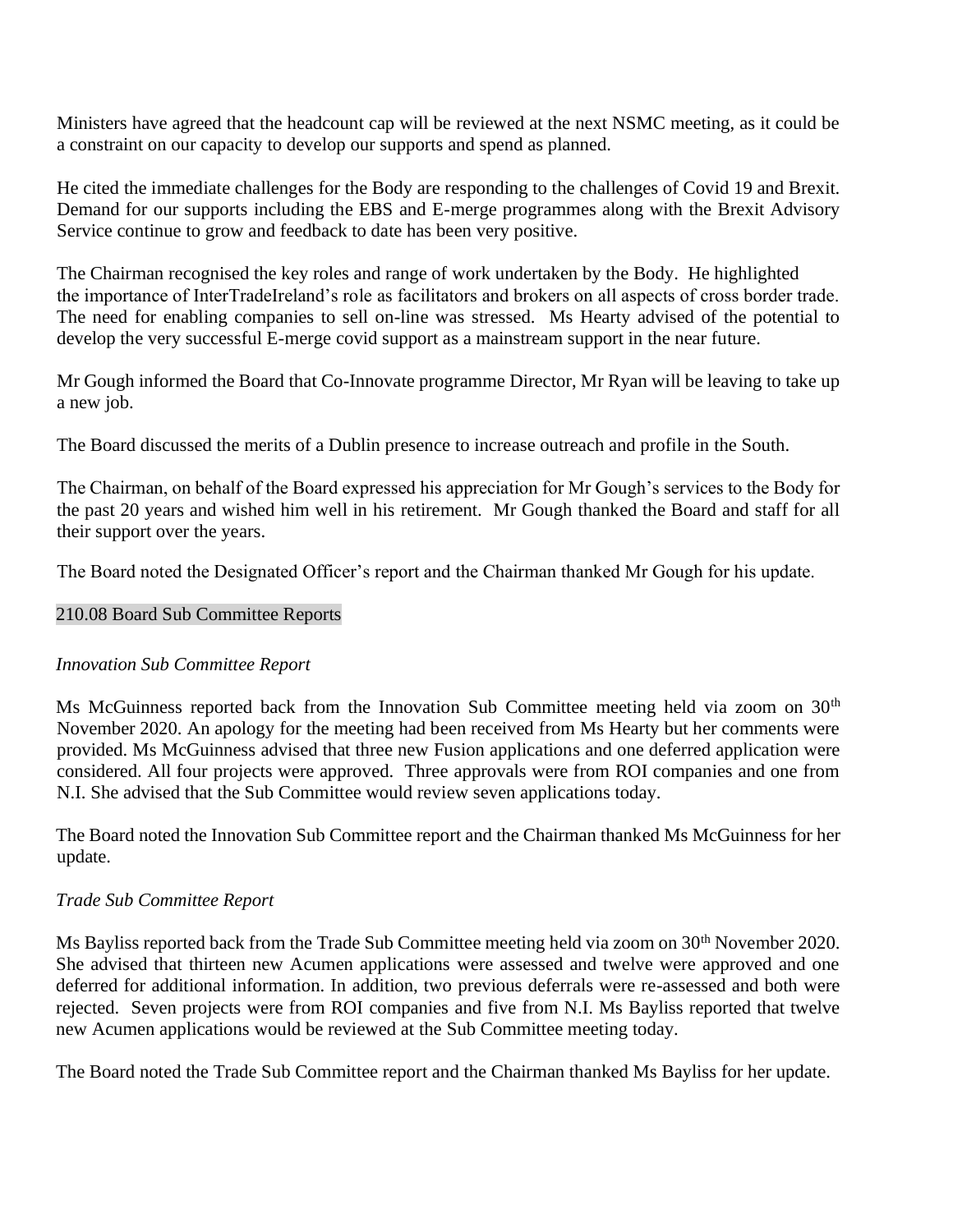## *Audit and Risk Assurance Committee Report*

Mr Briody reported back from the Audit and Risk Assurance Committee meeting held via Zoom on 24th November 2020. He advised that the Committee meet four times per annum. Mr Briody reported that the 2019 external audit is completed and has been certified by the offices of the Comptroller & Auditor General. The accounts/annual report will be laid before the Assembly and the Dáil at the earliest opportunity. Mr Briody advised that the Committee approved the draft internal audit charter and internal audit plan presented at the meeting. Fieldwork on the first audit will commence in February 2021.

Mr Briody informed the Board that the Committee had reviewed and approved the Corporate Risk Register, with the Covid-19 risk continuing to be ranked first on the register followed by the Brexit risk.

The Board noted the Audit and Risk Assurance Committee report and the Chairman thanked Mr Briody for his report.

# 210.09 For Consideration, Discussion and Noting.

# *Operations Directorate Progress and Activity Report*

The Chairman advised the Board that Ms Hearty would take up the position of Delegated Officer, effective immediately. He thanked her for all her support and work to date.

Reflecting on 2020 year end results, Ms Hearty highlighted key points from the Operations Directorate Progress and Activity Report. She reported that all programme targets have been achieved and in many cases exceeded despite the disruption from the Covid-19 crisis. Budget underspend is largely related to the pandemic and associated savings mainly attributed to planned events being delivered on line and some projects stalling. She further advised that the uplift in 2021 targets will be challenging with the current unstable economic environment and resource pressures.

Ms Hearty advised that the key priorities include assisting businesses navigate the impact of Brexit. The team are working to keep updated on relevant information and the wider implications of the protocol and the Trade and Co-operation Agreement. Demand for Brexit vouchers remains high with over 500 applications in the past two months.

It is anticipated that the further digitalisation of our programmes and services will increase our reach to companies on the island. Ms Hearty informed the Board that outreach activities continues and we are currently engaging with increasing numbers of organisations and businesses.

Staff continue to work remotely in line with public health guidance and we continue to maintain strong levels of communication with all staff.

The Board noted the Operations Directorate Progress and Activity Report and the Chairman thanked Ms Hearty for her report.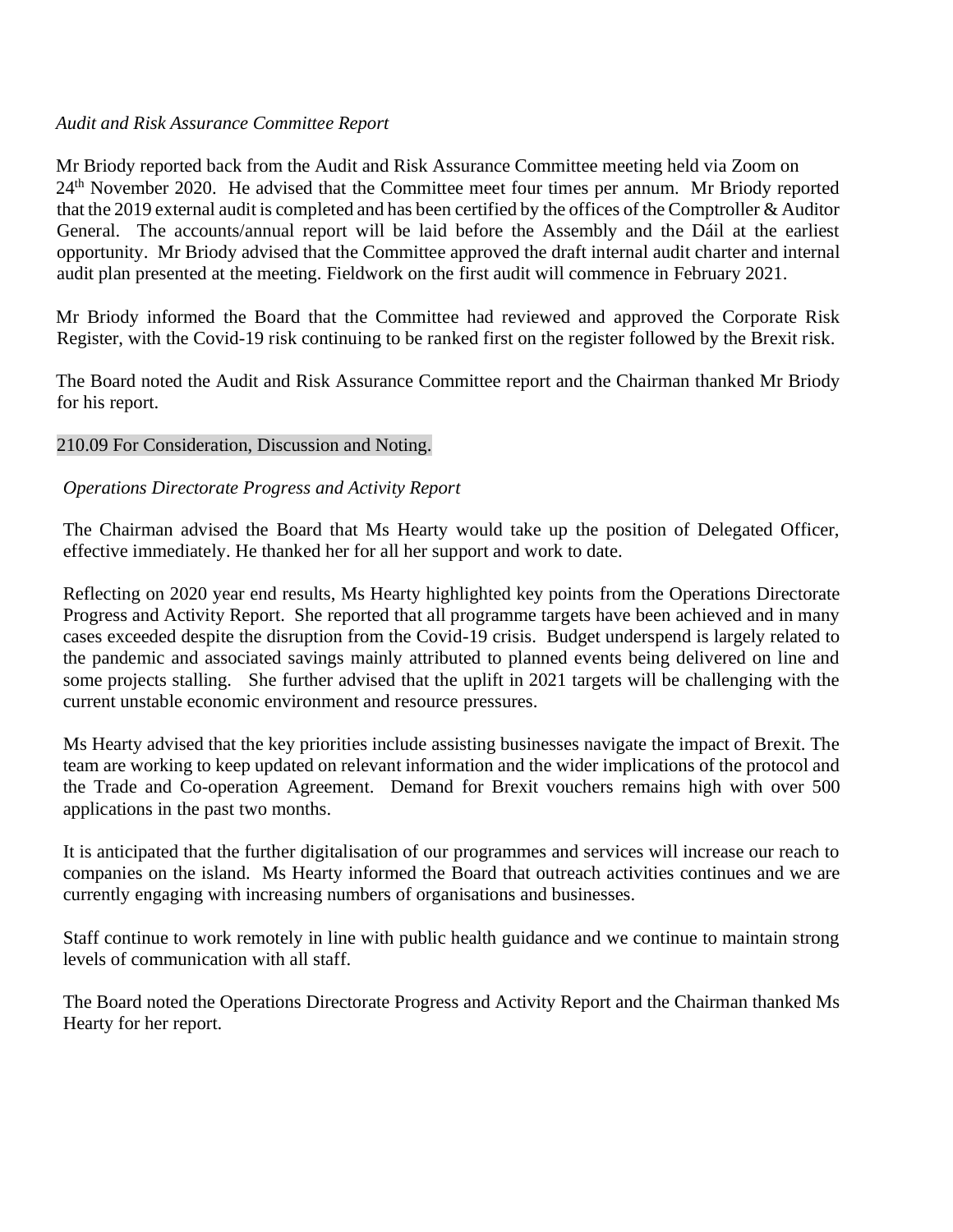# *Co-Innovate Programme Update*

Mr Ryan joined the Board meeting for this agenda item. He presented the Co-Innovate Programme Update. He advised of the positive independent review of the programme. Strand 4 continues to be the most challenging aspect of the programme. Strand 5 is progressing well against its targets.

The Board noted the Co-Innovate Programme Report and the Chairman, on behalf of the Board, wished Mr Ryan all the best in his new post.

# *Business Plan Budget Variance Report*

Mr Gough advised that the Executive had reviewed the budget variance thresholds. The Board discussed and approved the changes to the threshold limits as outlined in the Board paper.

# *Governance and Financial Matters*

Mr Agnew presented the Governance and Financial Matters report. He advised that as reported previously, the Body is continuing to follow government, public health and N.I Executive advice, with staff continuing to work remotely. Work has been carried out to reconfigure the office infrastructure and desk screens have been installed to ensure that staff can work safely when the appropriate time arises.

Mr Agnew advised that as reported earlier, the 2019 accounts were certified by the C&G office in Belfast and Dublin in December and will be laid before the Assembly and Dáil at the earliest opportunity.

The Board noted the Report to Those Charged with Governance. Mr Agnew advised that the report was positive, with no recommendations made and no adjustments required to the financial statements presented for audit.

Board members were reminded of the requirement to complete a Statement of Interest form on an annual basis.

Mr Agnew reported that the draft year end accounts for 31 December 2020 were attached and additional adjustments may be identified during the audit.

Mr Agnew also reported that the 2021 Business Plan and 2020-22 Corporate Plan were approved by NSMC on 16 December 2020. The 2021 Business Plan requires funding of £16.7m, excluding pension payments, with approved funding from DETE in place. The Body is awaiting confirmation of the DFE share.

The Board noted the Governance and Financial Matters report. The Chairman thanked Mr Agnew for his report.